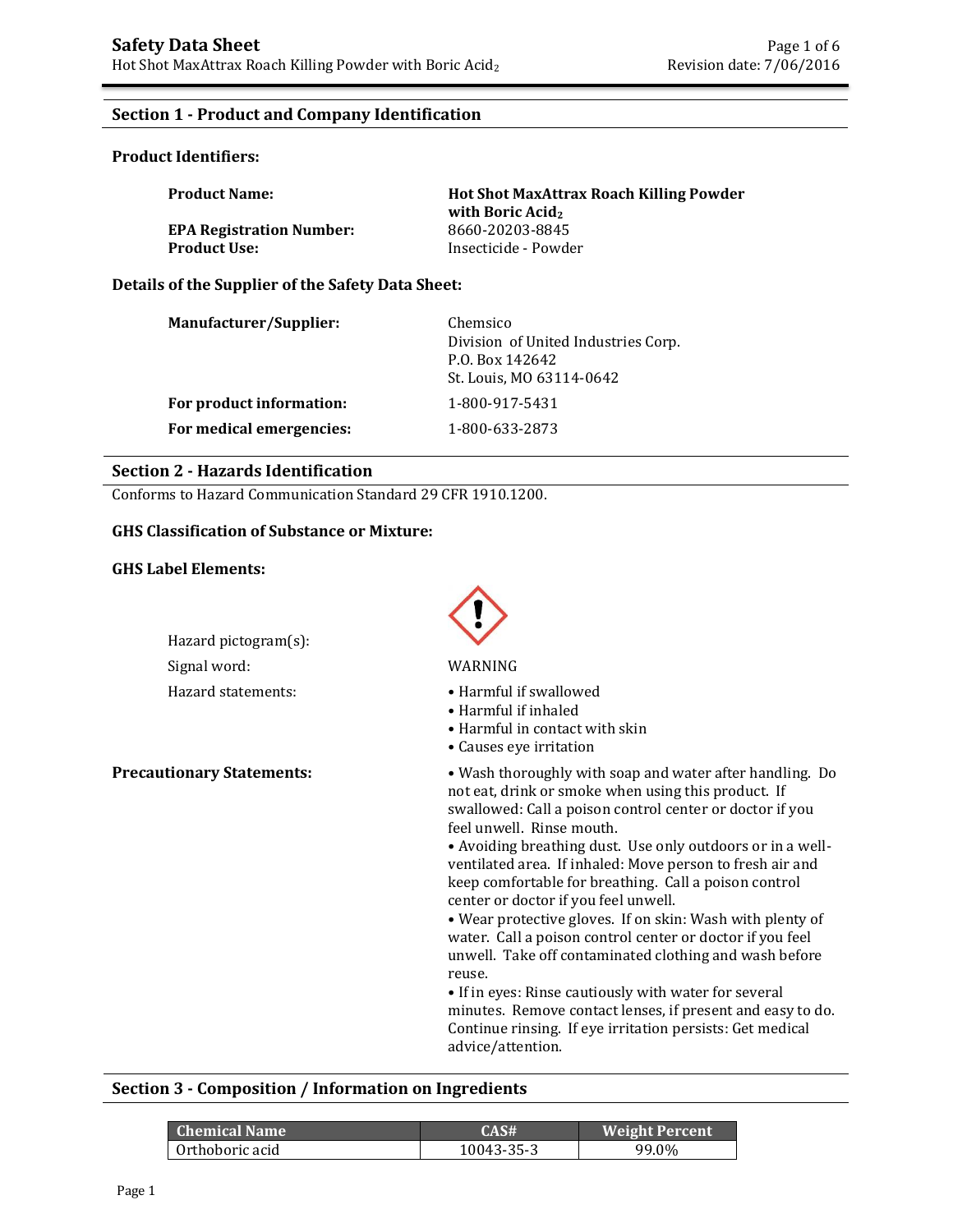Note: Ingredients not identified are proprietary or non-hazardous. Values are not product specification.

| Eye contact:           | Hold eye open and rinse slowly and gently with water for<br>15-20 minutes. Remove contact lenses, if present, after the<br>first 5 minutes, then continue rinsing. Call a poison control<br>center or doctor for treatment advice.                                       |
|------------------------|--------------------------------------------------------------------------------------------------------------------------------------------------------------------------------------------------------------------------------------------------------------------------|
| <b>Skin contact:</b>   | Take off contaminated clothing. Rinse skin immediately<br>with plenty of water for 15-20 minutes. Call a poison<br>control center or doctor for treatment advice.                                                                                                        |
| Inhalation:            | Move person to fresh air. If person is not breathing, call<br>911 or an ambulance, then give artifical respiration,<br>preferably mouth-to-mouth if possible.                                                                                                            |
| Ingestion:             | Call a poison control center or doctor immediately for<br>treatment advice. Have person sip water if able to<br>swallow. Do not induce vomiting unless told to do so by a<br>poison control center or doctor. Do not give anything by<br>mouth to an unconscious person. |
| Notes to physician:    | None                                                                                                                                                                                                                                                                     |
| <b>General advice:</b> | If you feel unwell, seek medical advice (show the label<br>where possible). Ensure that medical personnel are aware<br>of the material(s) involved, and take precautions to protect<br>themselves. Keep out of reach of children.                                        |

# **Section 5 - Fire Fighting Measures**

| <b>Flammable properties:</b>                   | Not flammable by OSHA criteria.                                                                                                                                                                                                              |
|------------------------------------------------|----------------------------------------------------------------------------------------------------------------------------------------------------------------------------------------------------------------------------------------------|
| Suitable extinguishing media:                  | Water fog, foam, $CO2$ , dry chemical                                                                                                                                                                                                        |
| Unsuitable extinguishing media:                | Not available                                                                                                                                                                                                                                |
| Specific hazards arising from the<br>chemical: | Container may melt and leak in heat of fire. Do not allow<br>run-off from firefighting to enter drains or water courses.                                                                                                                     |
| Protective equipment for firefighters:         | Fire fighters should wear full protective clothing including<br>self-contained breathing apparatus.                                                                                                                                          |
| <b>Hazardous combustion products:</b>          | None known                                                                                                                                                                                                                                   |
| Sensitivity to mechanical impact:              | None known                                                                                                                                                                                                                                   |
| <b>Explosion data:</b>                         | Not available                                                                                                                                                                                                                                |
| Sensitivity to static discharge:               | Not available                                                                                                                                                                                                                                |
| <b>Personal precautions:</b>                   | Keep unnecessary personnel away. Do not touch or walk<br>through spilled material. Do not touch damaged containers<br>or spilled material unless wearing appropriate protective<br>clothing. Keep people away from and upwind of spill/leak. |

## **Section 6 - Accidental Release Measures**

**Personal precautions:** Remove all sources of ignition. Wear personal protective equipment. Wash thoroughly after handling.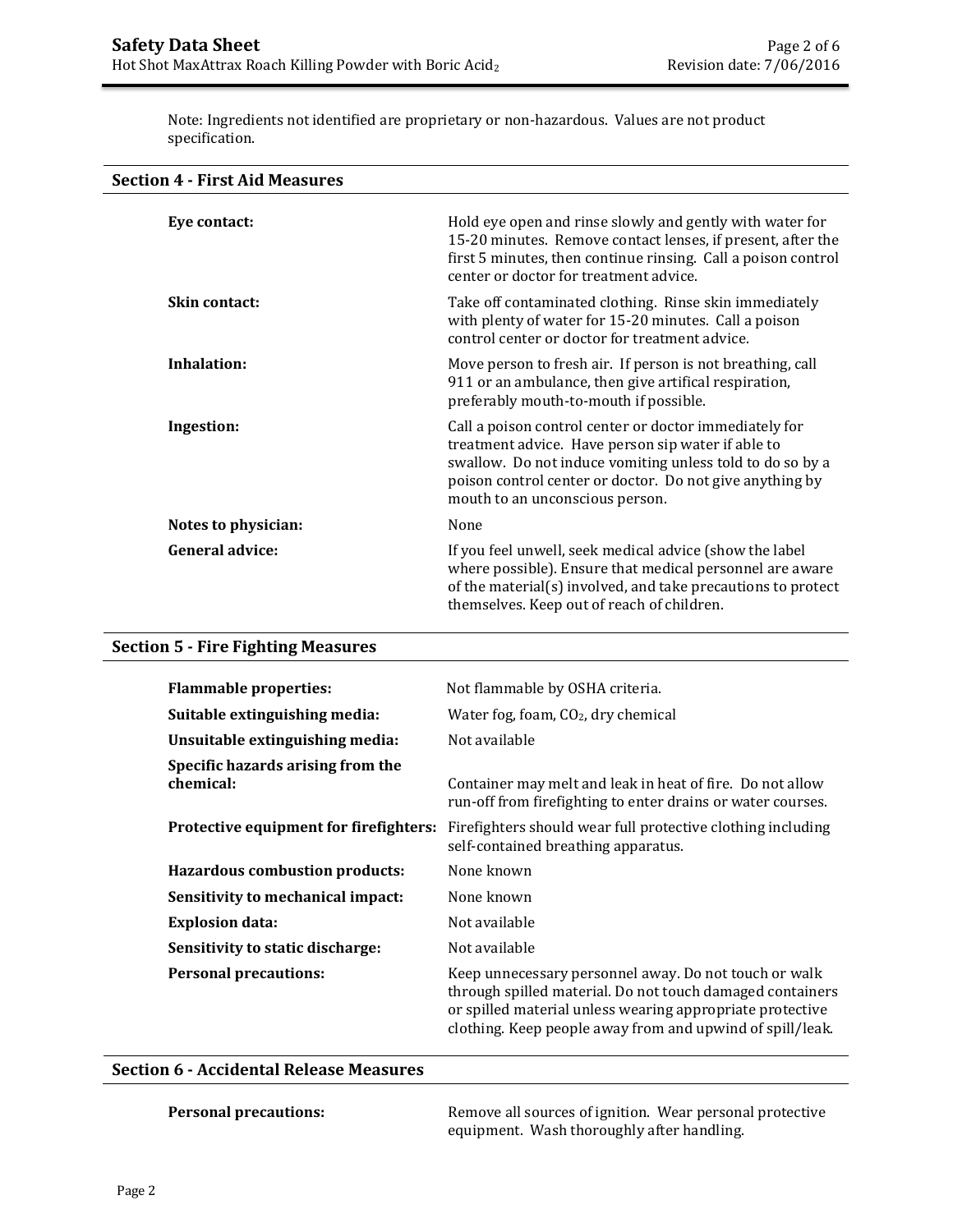| For emergency responders:                          | If specialized clothing is required to deal with the spillage,<br>take note of any information in Section 8 on suitable and<br>unsuitable materials.                                                                                                                                                                                                                                                                                                    |
|----------------------------------------------------|---------------------------------------------------------------------------------------------------------------------------------------------------------------------------------------------------------------------------------------------------------------------------------------------------------------------------------------------------------------------------------------------------------------------------------------------------------|
| <b>Environmental precautions:</b>                  | Avoid dispersal of spilled material and runoff and contact<br>with soil, waterways, drains and sewers.                                                                                                                                                                                                                                                                                                                                                  |
| <b>Methods for containment and</b><br>cleaning up: | Stop leak if without risk. Move containers from spill area.<br>Before attempting clean up, refer to hazard data given<br>above. Small spills may be absorbed with earth, sand or<br>absorbent material swept up and placed in suitable,<br>covered, and labeled containers. Prevent large spills from<br>entering sewers or waterways. Contact emergency<br>services and supplier for advice. Never return spills in<br>original containers for re-use. |
| <b>Section 7 - Handling and Storage</b>            |                                                                                                                                                                                                                                                                                                                                                                                                                                                         |

| <b>Precautions for safe handling:</b> | Put on appropriate personal protective equipment (see<br>Section 8). Avoid contact with skin, eyes and clothing. Use<br>an appropriate respirator when adequate ventilation is not<br>available. Avoid breathing dust of the product.                                                                           |
|---------------------------------------|-----------------------------------------------------------------------------------------------------------------------------------------------------------------------------------------------------------------------------------------------------------------------------------------------------------------|
| Storage:                              | Store product in a cool, dry place, out of reach of children.<br>Keep container closed when not in use. Keep away from<br>food, drink and animal feedingstuffs. Keep tightly closed.<br>Non-refillable container. Do not reuse or refill this<br>container. Place in trash or offer for recycling if available. |

## **Section 8 - Exposure Controls / Personal Protection**

## **Exposure guidelines:**

| <b>Components with Occupational Exposure Limits</b> |     |                                                           |               |                        |          |            |          |
|-----------------------------------------------------|-----|-----------------------------------------------------------|---------------|------------------------|----------|------------|----------|
|                                                     |     |                                                           |               | <b>Exposure Limits</b> |          |            |          |
|                                                     |     | <b>SupplierOEL</b><br><b>ACGIH TLV</b><br><b>OSHA PEL</b> |               |                        |          |            |          |
| <b>Chemical name</b>                                |     | ppm                                                       | $mg/m^3$      | ppm                    | $mg/m^3$ | ppm        | $mg/m^3$ |
| Orthoboric acid                                     | TWA | ------                                                    | 5 (respirable | ------                 |          | Not listed |          |
|                                                     |     |                                                           | dust)         |                        |          |            |          |

**Engineering controls:** General ventilation normally adequate.

# **Personal protective equipment:**

| Eye/Face protection:                   | During application, prevent entry into eyes. Wear safety<br>glasses with side shields if using in large applications.                                                                 |
|----------------------------------------|---------------------------------------------------------------------------------------------------------------------------------------------------------------------------------------|
| Skin and body protection:              | Wear protective clothing, including boots, gloves, lab coat,<br>apron or coveralls to prevent skin contact.                                                                           |
| <b>Respiratory protection:</b>         | Where exposure guideline levels may be exceeded, use an<br>approved NIOSH respirator.                                                                                                 |
| <b>General hygiene considerations:</b> | Handle in accordance with good industrial hygiene and<br>safety practice. When using, do not eat or drink. Wash<br>hands before breaks and immediately after handling the<br>product. |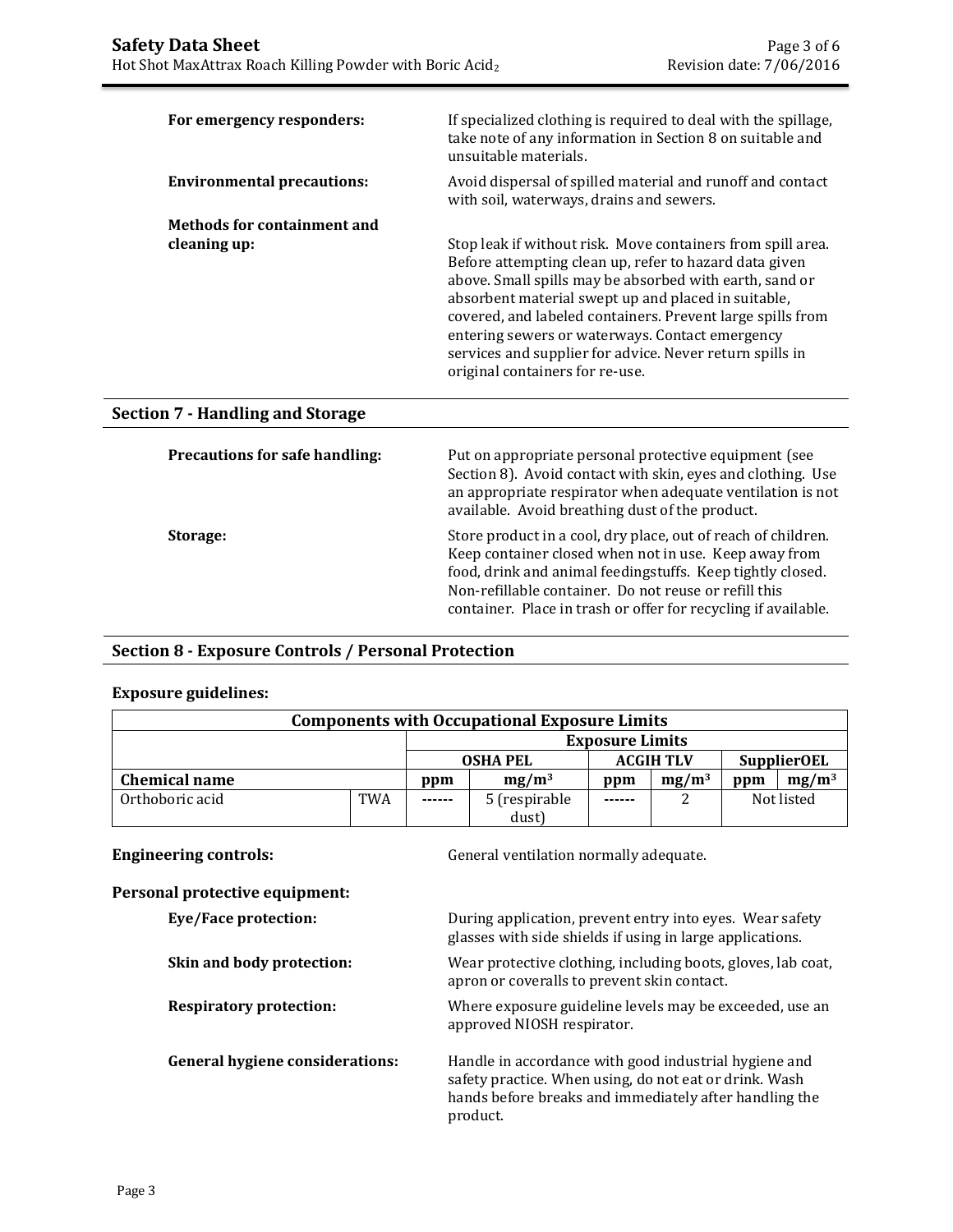#### **Section 9 - Physical & Chemical Properties**

| Appearance:                                        | Crystalline solid |
|----------------------------------------------------|-------------------|
| Color:                                             | White             |
| <b>Physical state:</b>                             | Solid             |
| Odor:                                              | <b>Odorless</b>   |
| Odor threshold:                                    | No data available |
| pH:                                                | 5.1 (1% Solution) |
| <b>Melting point:</b>                              | $171^{\circ}$ C   |
| <b>Freezing point:</b>                             | N/A               |
| <b>Boiling point:</b>                              | No data available |
| <b>Flash point:</b>                                | N/A               |
| <b>Evaporation rate:</b>                           | No data available |
| Flammability limits in air,<br>lower, % by volume: | No data available |
| Flammability limits in air,<br>upper, % by volume: | No data available |
| Vapor pressure:                                    | No data available |
| Vapor density:                                     | No data available |
| Relative density @ 20°C:                           | 1.43              |
| Octanol/water coefficient:                         | No data available |
| <b>Auto-ignition temperature:</b>                  | No data available |
| <b>Decomposition temperature:</b>                  | No data available |
| Solubility:                                        | Soluble in water  |
| % Volatile organic compounds:                      | $\theta$          |

### **Section 10 - Chemical Stability & Reactivity Information**

#### **Reactivity**

|              | Conditions to avoid:<br>Incompatible materials: | Avoid dust generation. Avoid exposure to moisture.<br>Avoid strong reducing agents.                 |
|--------------|-------------------------------------------------|-----------------------------------------------------------------------------------------------------|
|              | <b>Chemical stability</b>                       |                                                                                                     |
|              | <b>Product stability:</b>                       | Stable under recommended storage conditions. With<br>moisture, boric acid can be corrosive to iron. |
| <b>Other</b> |                                                 |                                                                                                     |
|              | Hazardous decomposition products:               | Loses water on increasing heat to yield Boric anhydride<br>$(B_2O_{31})$                            |
|              | <b>Possibility of hazardous reactions:</b>      | Reacts with strong reducing agents liberating flammable<br>hydrogen gas.                            |

# **Section 11 - Toxicological Information**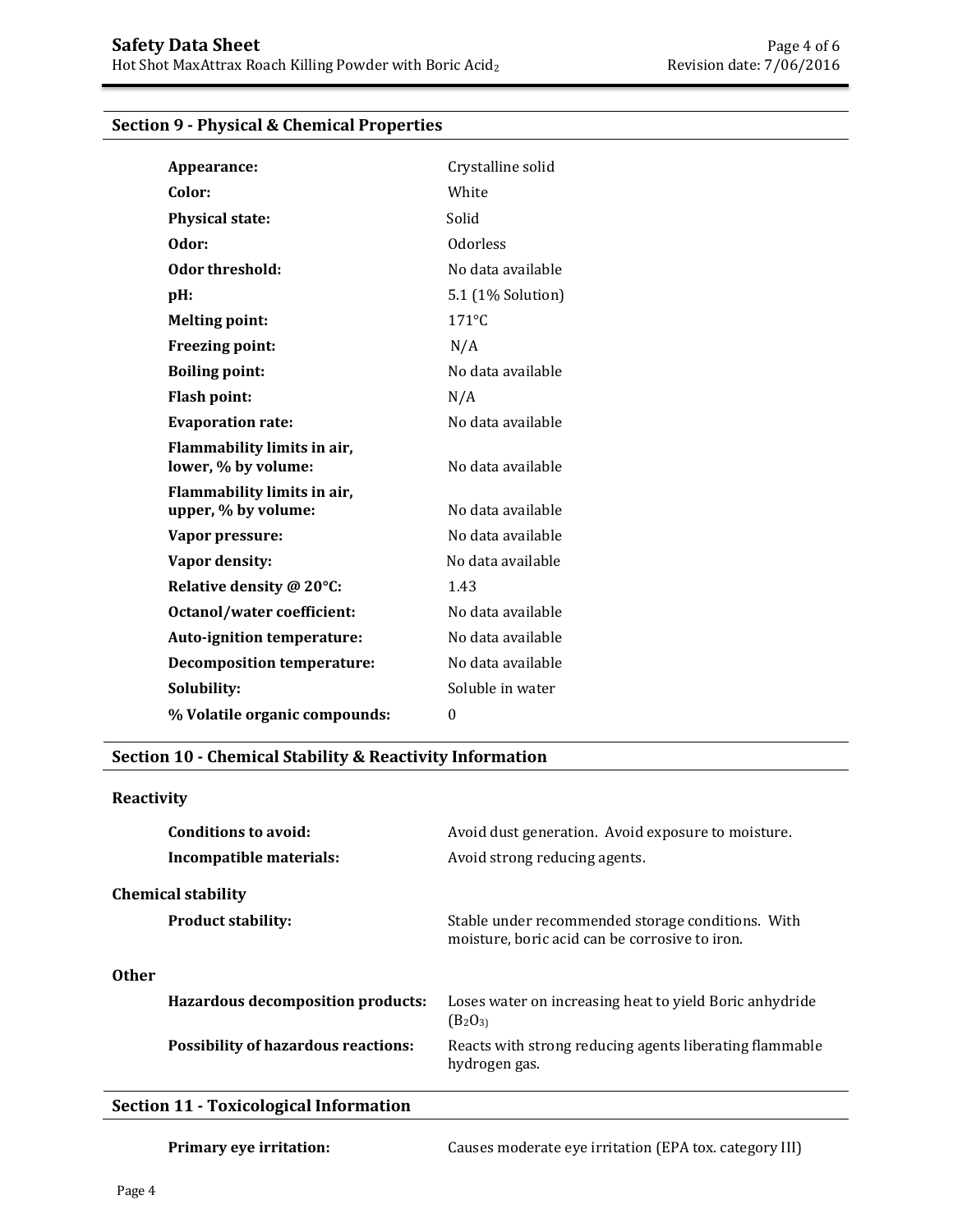| <b>Primary skin irritation:</b> | May cause irritation (EPA tox. category III)   |  |  |
|---------------------------------|------------------------------------------------|--|--|
| Acute dermal:                   | $LD_{50}$ > 3000 mg/kg (EPA tox. category III) |  |  |
| Acute inhalation:               | $LC_{50}$ < 2 mg/L (EPA tox. category III)     |  |  |
| Acute oral:                     | $LD_{50}$ > 5000 mg/kg (EPA tox. category IV)  |  |  |
| Sensitization:                  | Not a skin sensitizer.                         |  |  |
| <b>Chronic effects:</b>         | No data available                              |  |  |
| Carcinogenicity:                | No data available                              |  |  |
| <b>Mutagenicity:</b>            | No data available                              |  |  |
| Reproductive effects:           | No data available                              |  |  |
| Teratogenicity:                 | No data available                              |  |  |
| Ecotoxicity:                    | No data available                              |  |  |

# **Section 12 - Ecological Information**

| <b>Environmental effects:</b>     | No data available |
|-----------------------------------|-------------------|
| <b>Aquatic toxicity:</b>          | None              |
| Persistence / degradability:      | No data available |
| Bioaccumulation / accumulation:   | No data available |
| <b>Partition coefficient:</b>     | No data available |
| Mobility in environmental media:  | No data available |
| <b>Chemical fate information:</b> | No data available |
|                                   |                   |

# **Section 13 - Disposal Considerations**

| Waste codes:                            | Not available                                          |
|-----------------------------------------|--------------------------------------------------------|
| <b>Disposal instructions:</b>           | Dispose in accordance with all applicable regulations. |
| Waste from residues/unused<br>products: | Not available                                          |
| Contaminated packaging:                 | Not available                                          |

# **Section 14 - Transportation Information**

| <b>U.S. Department of Transportation</b> |               |
|------------------------------------------|---------------|
| (DOT):                                   | Not regulated |
| IATA:                                    | Not regulated |
| IMDG:                                    | Not regulated |

# **Section 15 - Regulatory Information**

| 29 CFR 1910.1200 hazardous chemical |               |
|-------------------------------------|---------------|
| Occupational Safety and Health      |               |
| <b>Administration (OSHA):</b>       | Nο            |
| CERCLA (Superfund) reportable       |               |
| quantity:                           | Not available |